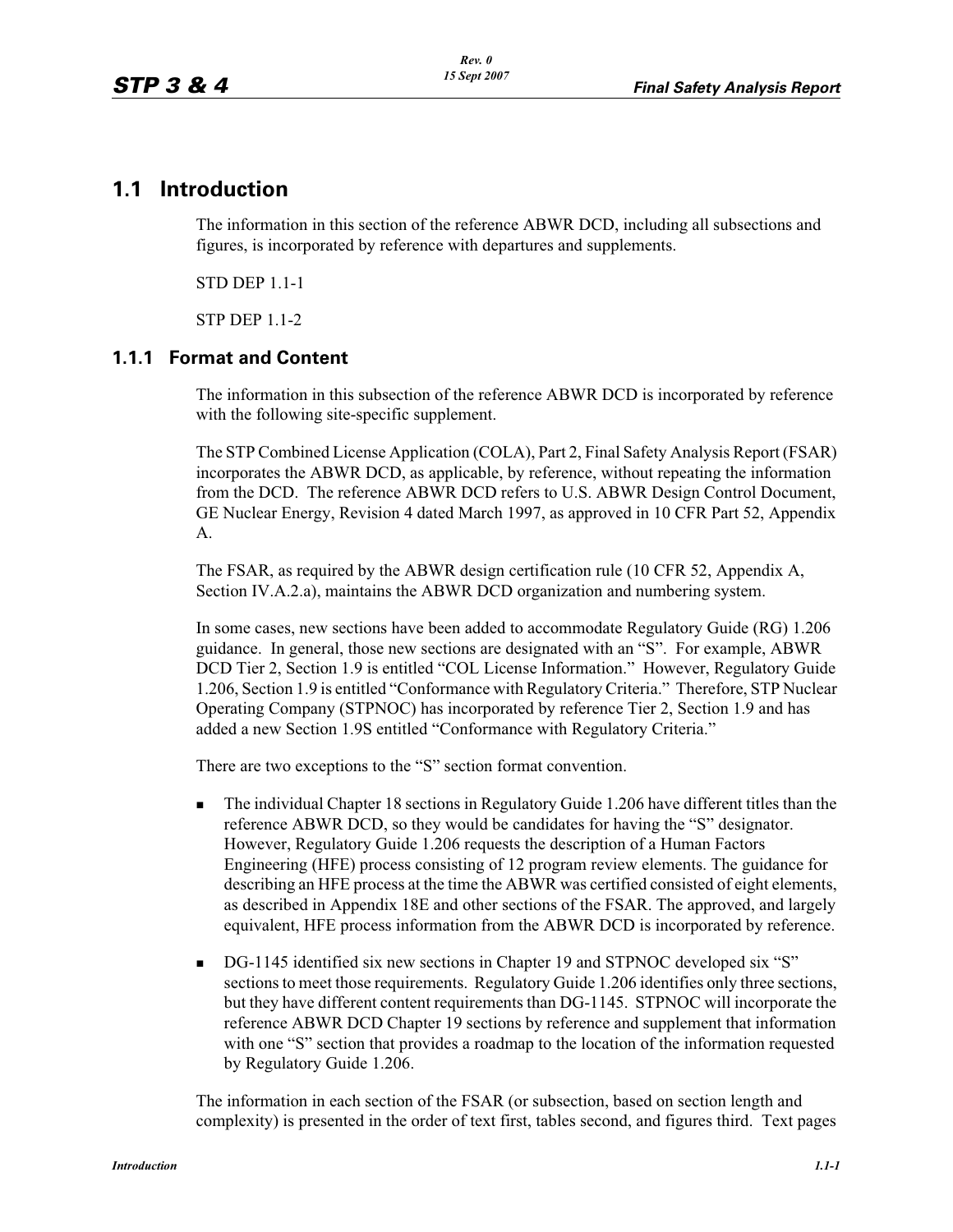are oriented in portrait with tables and figures in portrait or landscape. Figure pages may be as large as  $11''$  x  $17''$ . Page numbering uses the section number followed by a hyphen and sequential numbering for the page in that section (e.g., the fourth page in section 3.2 is numbered as 3.2-4).

There are primarily two types of new information in the FSAR:

- -Departures from the information in the DCD; and
- - Supplements to the information in the DCD (including information to address COL License Information Items; information to replace conceptual design information in the DCD; information on siting and site-specific systems, organizations, and programs; and information requested by Regulatory Guide 1.206 that pertains to issues not addressed in the DCD).

The STP 3 & 4 COLA is the reference-COLA (R-COLA) for the ABWR standard design. Departures and supplements are designated as either:

- - "standard," meaning that the information is suitable for use in subsequent COLAs (S-COLAs), e.g., STD DEP 6.2-1; and
- -"site-specific," meaning that the information is applicable only to STP 3  $\&$  4, e.g., STP DEP 6.2-1.

Each departure is designated with a unique number. For example, STD DEP 17.6-2 is a standard departure in section 17.6 and is the second departure in that section. If departures are in Tier 1, the designation "T1" is added, e.g. STD DEP T1 3.6-1. Site-specific departures begin with "STP" instead of "STD." Departures are numbered based on the primary section that describes the system containing the departure. Because departures can affect many sections, the single departure number is used in all sections affected by the departure. There is a category of administrative departures that correct non-technical errors in the DCD, such as incorrect figure references or typographical errors in equations. These are designated as STD DEP Admin.

In situations where it is necessary to provide both reference ABWR DCD and FSAR information within a paragraph (e.g., for departures from the DCD), the text is presented as follows. Italicized text is used for ABWR DCD information printed in the FSAR. Deleted ABWR DCD information is identified with italicized strikethrough (e.g., *strikethrough*) text. Times New Roman underlined unitalicized text is used for new information.

To the maximum extent practical, the FSAR uses the table and figure numbering directly from the reference ABWR DCD. Tables and figures use the same numbering sequence. Tables and figures associated with a #.# section number are numbered in a  $\#$ .# -# format, and are numbered in the order in which they are addressed in the section (e.g., the third figure discussed in Section 15.4 is numbered "Figure 15.4-3.") To indicate ABWR DCD vs. combined license application (COLA) information within a table or figure, an Arial font is used for ABWR DCD information that is retained and a bold **Arial** font is used for new information. Deleted reference ABWR DCD information in a table or figure is identified by a strikethrough (e.g., *strikethrough*).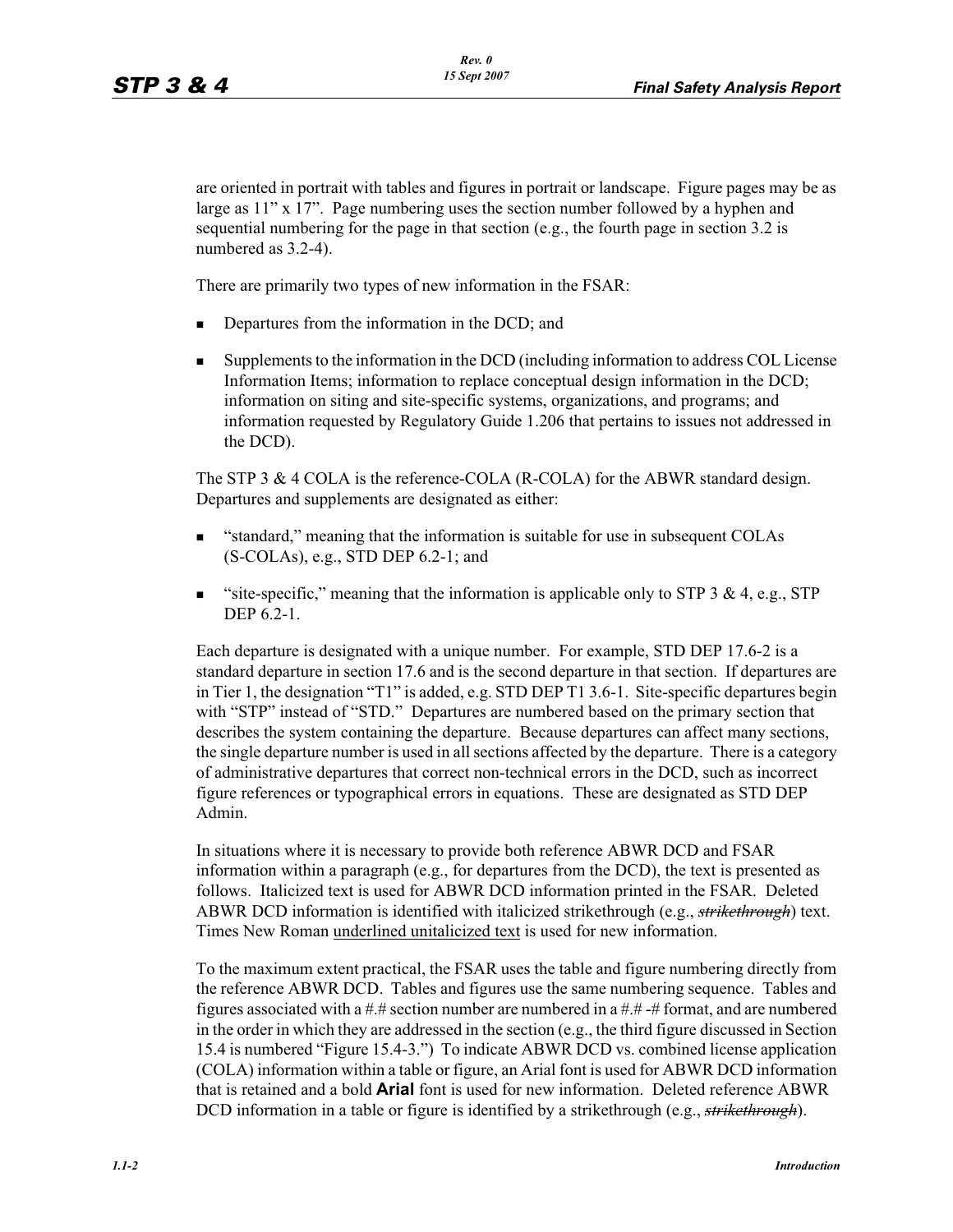Revisions to figures are highlighted with bubbles. If a bubble contains information, the contents have been added or revised, if the bubble is empty, previous content has been deleted.

Two complete COLAs are submitted. One includes proprietary and security sensitive information that is subject to a request for withholding from public dissemination. The other has such information redacted and is available for public dissemination. Pages containing proprietary information display the word "PROPRIETARY" at the top of each page and the proprietary information is bracketed. A number designating the category of proprietary information is contained within the brackets. The number designation is in accordance with NRC guidance from the Electronic Submittal Task Force sponsored by the NRC. The redacted version displays a bracketed null space where the proprietary information has been withdrawn. Security sensitive information is appropriately annotated and redacted as well.

Acronyms are used in the FSAR text, tables, and figures to reference frequently used or repeated systems, components, or parameters. Each acronym is defined the first time it is used in a section (X.Y).

The term "incorporated by reference" (IBR) means the words that are incorporated by reference from the ABWR DCD are considered to be part of the COLA as though each word had been retyped into the COLA. A descriptive phrase is used each time the term "incorporated by reference" is used to explain the specific situation. For example,

- - "Incorporated by reference with no departures or supplements" specifically indicates that there are no changes whatsoever to the reference ABWR DCD information incorporated by reference.
- - "Incorporated by reference with the following departure" indicates that a certain departure from the reference ABWR DCD verbiage is taken.
- - "Incorporated by reference with the following supplement" indicates that the ABWR DCD words are included in their entirety, but additional information is also included. Supplements are designated as site-specific or standard, but are not numbered.
- - "Incorporated by reference with the following departures and supplements" indicates that both departures (which are numbered) are taken and supplemental information is added.
- - Some sections may include both departures and supplements; other sections may include only departures or supplements. The introductory language for each section indicates which case applies.

The FSAR incorporates by reference information from the reference ABWR DCD at the "X.Y" section level. This incorporation by reference includes all lower level subsections within the DCD (e.g., "X.Y.Z" subsections) and all tables and figures associated with the sections, unless otherwise specified.

In general, when a departure affects relatively few paragraphs within a section, only those paragraphs are reproduced within the FSAR identifying the changes in the text of the reference ABWR DCD. In a few cases, sections (e.g. 9.1 and 6C) have enough departures that they are reproduced entirely in italics with *strikeouts* and underlining to indicate the changes. In other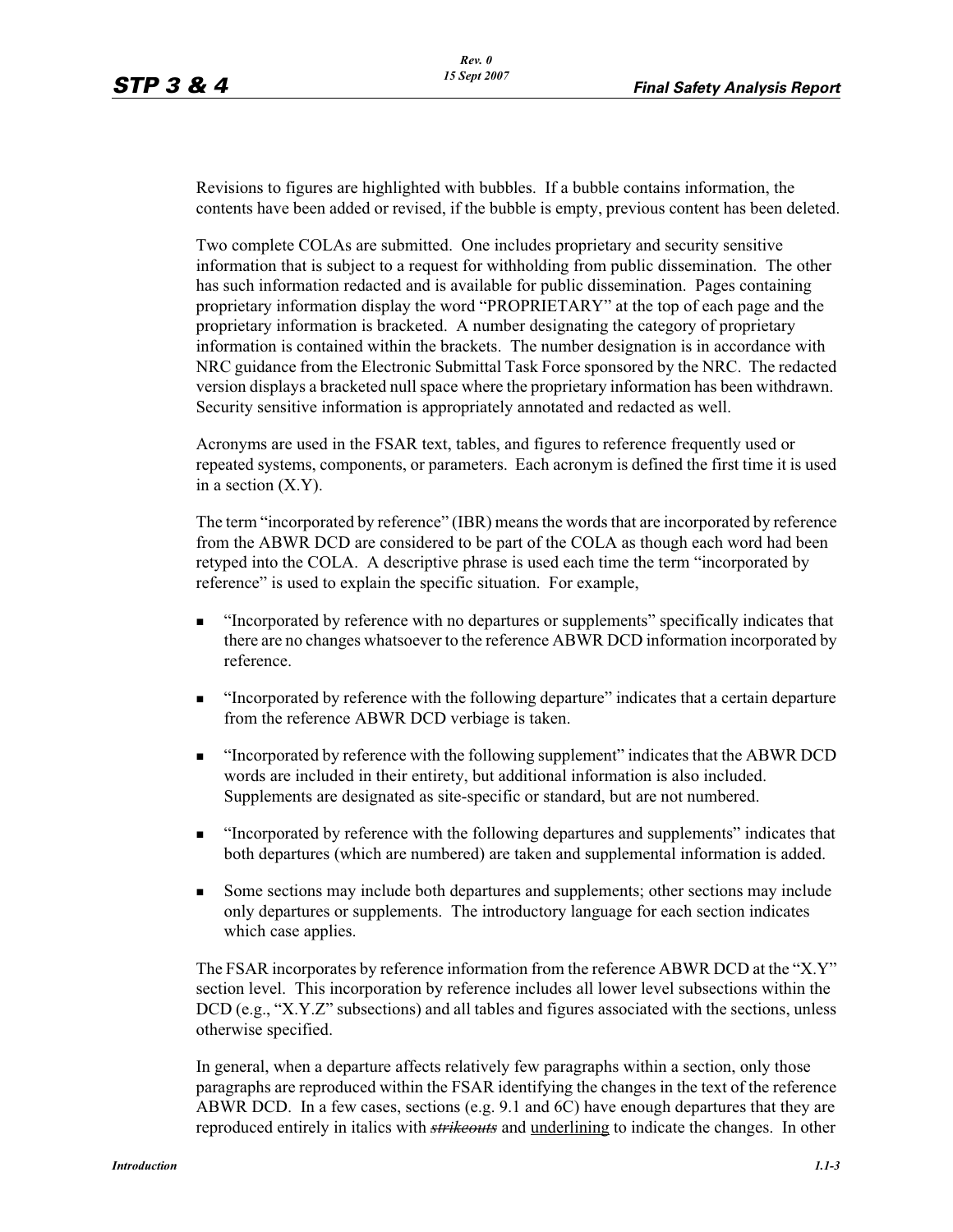cases, the DCD text within a section is deleted in its entirety and replaced with completely new text. These cases are explained at the beginning of the respective sections.

The reference ABWR DCD contains some information termed "conceptual," indicating that the design was not finalized and was not approved by the NRC. The STP 3 & 4 COLA addresses this conceptual information with supplemental design information. The replacement of conceptual design information with supplemental design information is considered a supplement.

COL License Information Items are addressed in the COL License Information summary subsections which occur at the end of each FSAR section. In a few cases there are COL License Information Items that are not summarized at the end of DCD sections. In these cases, the COLA addresses them as supplements as part of the subsection in which they are located. The information that addresses the COL License Information Items is a supplement.

When the FSAR refers to Section X.Y, Appendix XA, Figure X.Y-1, or Table X.Y-2, the reference is to the associated section, appendix, figure, or table in this FSAR. If there is a reference to a section, appendix, figure, or table in the reference ABWR DCD, the FSAR specifically refers to the DCD, e. g., "DCD Section X.Y". If there is a reference to a section in another part of the COLA, the COLA Part number or title will precede the section referral, e.g., "Environmental Report Section X.Y".

Regulatory Guide 1.206 requests a supplemental list of acronyms for items not included in the referenced certified design. Acronyms are defined the first time they are used in each section (X.Y) of the FSAR, so a list of definitions is unnecessary. There is a list of standard acronyms that are universally understood in this application and do not require definition the first time they are used in a section. That list of standard acronyms is limited to ABWR, DCD, DOE, GE, LWR, NRC, STP, STPNOC, U.S., and USA.

## **1.1.4 Design Process**

The following supplement addresses COL License Information Item 1.1.

The project design process is fully described in the STP  $3 \& 4$  Quality Assurance Program Description submitted under separate cover and referenced in FSAR Section 17.5S.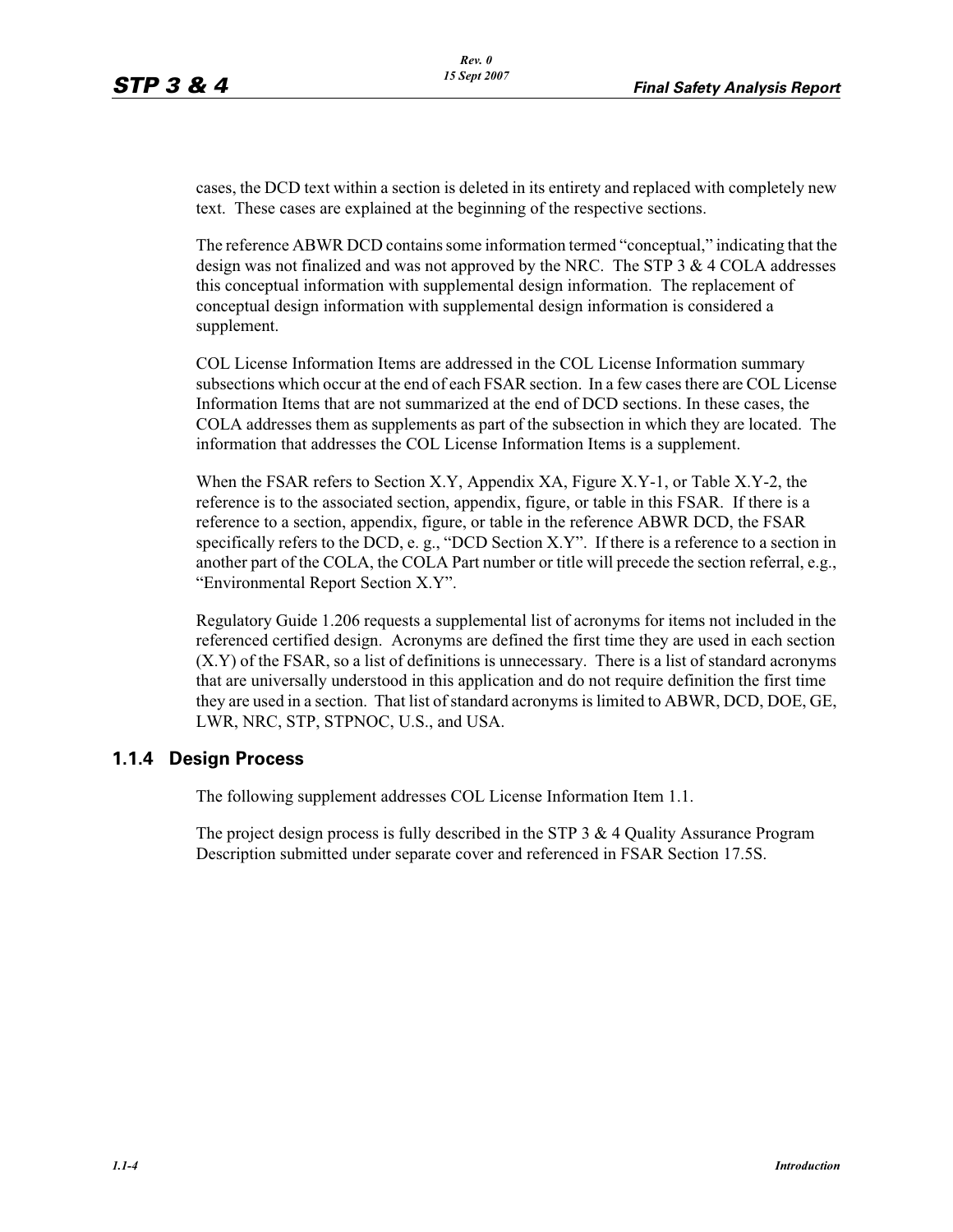# **1.1.5 Type of License Required**

#### STD DEP 1.1-1

This subsection of the reference ABWR DCD is replaced in its entirety by the following sitespecific departure.

The STP 3 & 4 FSAR is submitted in support of the application for a Class 103 Combined License under 10 CFR 52.

The following site-specific supplement is added to this subsection.

The scheduled completion dates (fuel load) for STP 3  $\&$  4 are September 2014 and October 2015 respectively with anticipated commercial operation dates of June 2015 and July 2016, respectively.

# **1.1.6 Number of Plant Units**

#### STP DEP 1.1-2

This subsection of the reference ABWR DCD is replaced in its entirety by the following sitespecific departure.

STP 3 & 4 is a two unit facility.

## **1.1.7 Description of Location**

The information in this subsection of the reference ABWR DCD is incorporated by reference with the following site-specific supplement.

The STP 3 & 4 site is located in south-central Matagorda County, Texas; west of the Colorado River, 8 miles north-northwest of the town of Matagorda; and approximately 89 miles southwest of Houston as shown on Figure 1.1-3. The facility is co-located with STP 1 & 2, two existing pressurized water reactors, as shown in Figure 1.1-4.

## **1.1.11.1 Design Process to Establish Detailed Design Documentation**

The following site-specific supplemental information addresses COL License Information Item 1.1.

The design process utilized to establish the STP  $3 \& 4$  detailed design documentation is described in Subsection 1.1.4.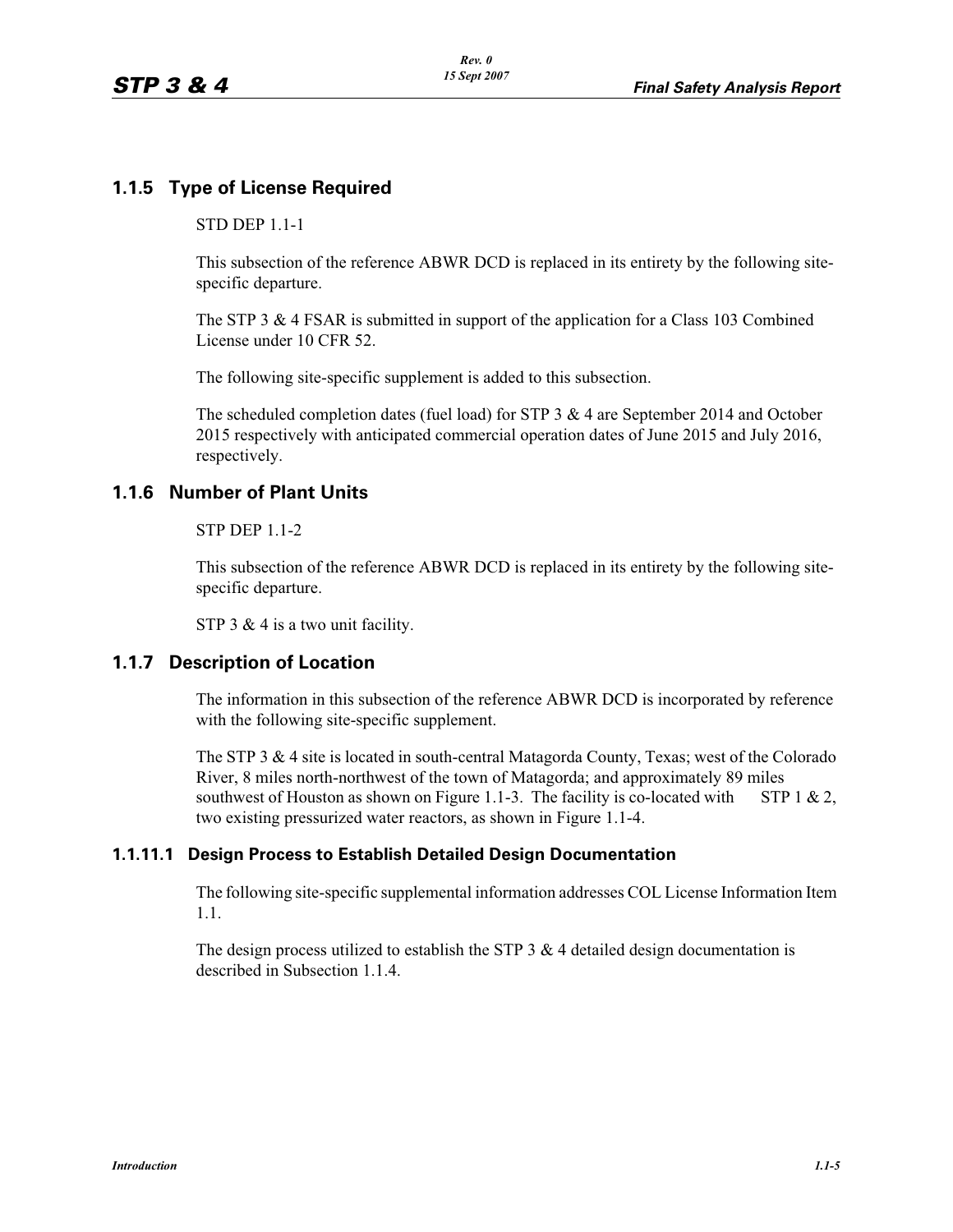

Rev. 0<br>15 Sept 2007